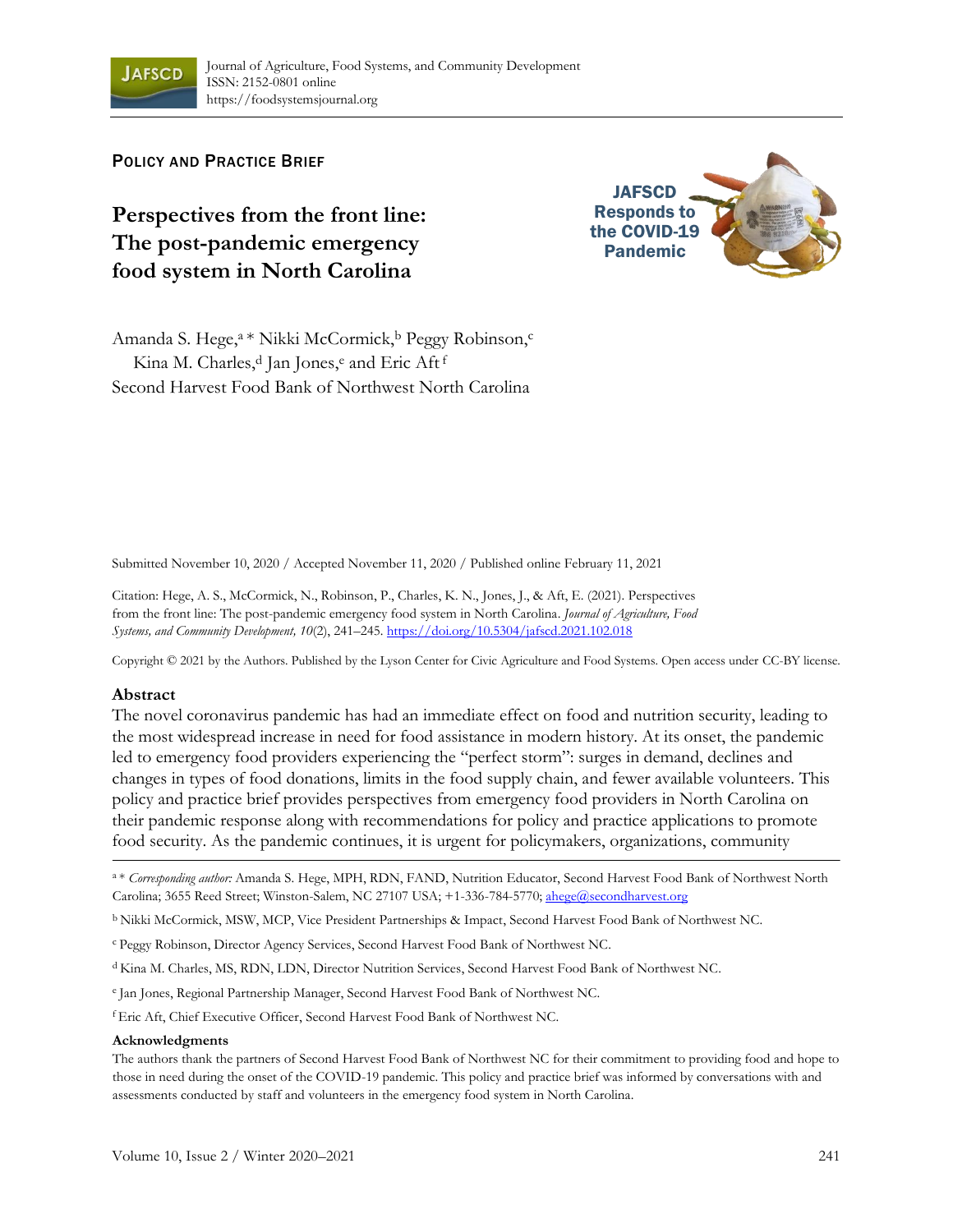members, and other food system stakeholders to encourage collaboration across food system sectors, provide adequate funding for all aspects of distributing healthy foods, promote a continuation of program and policy flexibilities for nutrition programs, and support community-based models that engage a diverse group of organizations and leaders.

# **Keywords**

Emergency Food, Food Systems, Food Insecurity, Hunger, Food Providers, COVID-19, Pandemic

## **Overview**

The emergency food system in the United States serves 46.5 million people a year. Feeding America, the largest hunger-relief organization in the U.S., includes a network of 200 food banks and 60,000 food pantries and meal programs. These partner agencies are the mechanism for distributing food directly to individuals and families. Before the COVID-19 crisis began, food insecurity in America was at its lowest point since before the Great Recession, affecting 37 million people nationwide. Since the onset of the pandemic, it is now predicted that more than 54 million people need food assistance (Feeding America, 2020).

As the stay-at-home order was put in place due to the novel coronavirus, emergency food providers experienced the "perfect storm": surges in demand, declines and changes in types of food donations, limits in the food supply chain, and fewer available volunteers. Additionally, the Centers for Disease Control and Prevention (CDC, 2020) issued a statement indicating that individuals and families who access food from food aid, referenced as food-aid seekers, have underlying health conditions that put them at greater risk of contracting COVID-19. The purpose of this policy and practice brief is to provide perspectives from emergency food providers on their pandemic response and recommendations for policy or practice applications to promote food security while keeping communities safe. This brief will address questions related to the capacity of emergency food providers during COVID-19 and how the pandemic has transformed the North Carolina emergency food system.

#### **Scope of the Problem: Impact of COVID-19 on Food and Nutrition Security**

The novel coronavirus has had an immediate effect on the U.S. economy. The unemployment rate rose higher in the first three months of the pandemic than it did in two years of the Great Recession, increasing from 3.8% in February 2020 to 13.0% in May 2020 (Kochhar, 2020). As a result, Feeding America Food Banks ("food bank") reported up to a 60% increase in need for food assistance at distribution sites (Feeding America, 2020). Specifically, Second Harvest Food Bank of Northwest North Carolina, a Feeding America Food Bank that serves 18 counties, conducted a survey with its 460 local food assistance programs that showed approximately 23% of food-aid seekers from March to May were seeking food assistance for the first time. Additionally, 53% shared that they were at higher risk for serious illness from the coronavirus, and 63% responded that it will be "a lot more challenging than usual" to make ends meet (Second Harvest Food Bank of Northwest NC, 2020).

## **The Response: Adaptations within the Emergency Food System**

In order to continue the mission of nourishing communities while also keeping communities safe, emergency food providers quickly adapted operations, with a focus within three core areas:

## **1. Adaptations to the type of food received and distributed:**

With added pressure on grocery stores as schools and restaurants closed, food that may have been donated to a food bank was no longer available. The strain on the larger food supply chain led to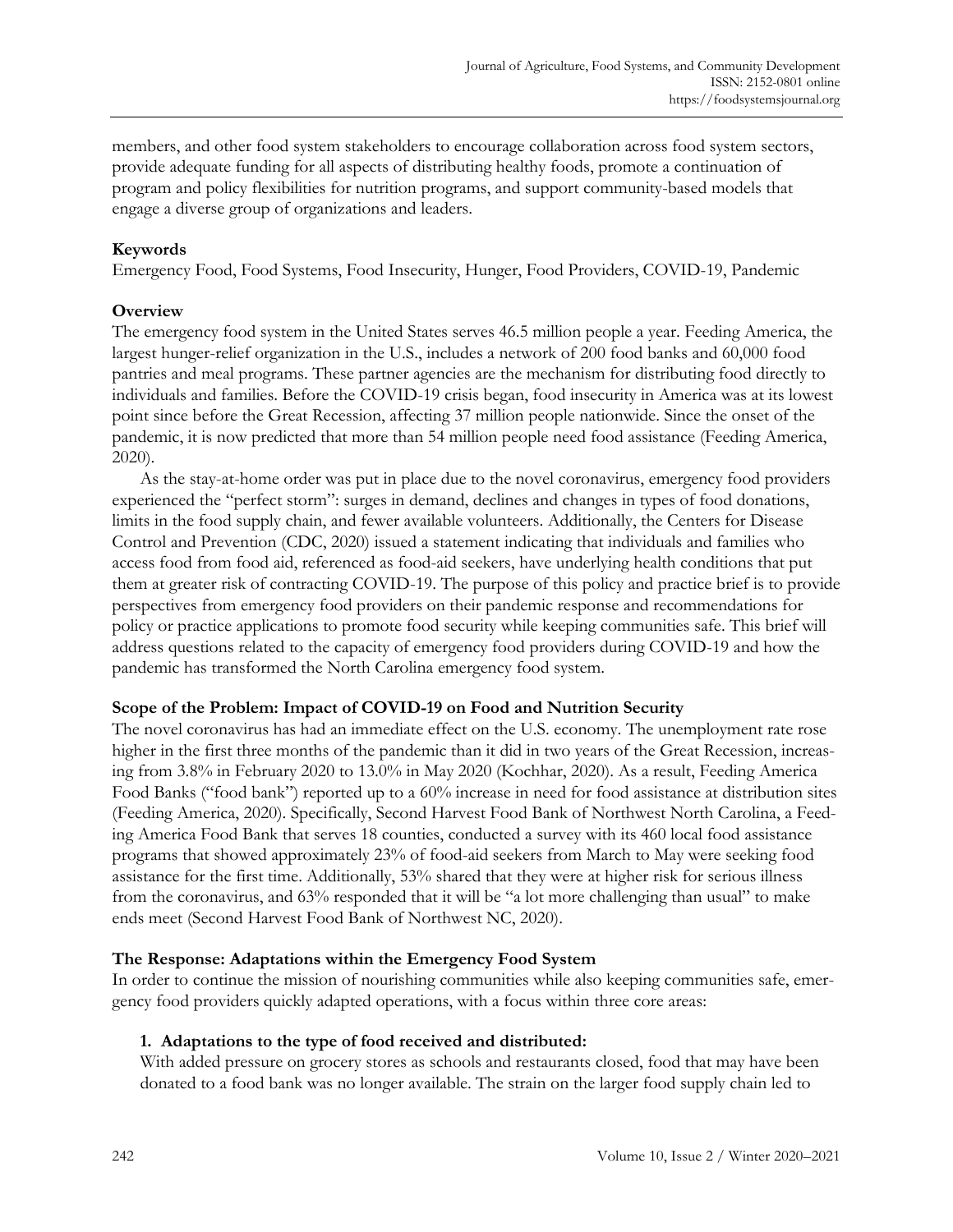increased costs, limited availability, and delayed delivery. Emergency food providers experienced a decline in donations of nonperishable goods and triple the amount of produce from farms. The increase in perishable products led to an increase in need for cold storage. There was also an increase in frozen food available through The Emergency Food Assistance Program (TEFAP), a federally supported program, due to suspension of and modifications to international trade.

#### **2. Adjustments to staff and volunteer capacity:**

Food banks and their network rely on volunteers to supplement staff time. At Second Harvest Food Bank of Northwest NC, on average 900 individuals volunteer monthly, the majority of whom are retired. Second Harvest experienced a 78% decline in volunteers at the onset of the pandemic. Additionally, to keep everyone safe, it shifted the hours and size of volunteer shifts in order to follow all guidelines set forth by the CDC.

#### **3. Modifications to operating procedures for food distributions:**

Emergency food providers shifted to supply prepared food boxes through a no-contact drivethrough operation (see Figure 1). Standards of operating procedures (SOP) for food pantry sites provided guidance for preparing food boxes, implementing sanitation protocol, and screening staff and volunteers. Pantries reported that the SOP became their roadmap and helped them feel confident in keeping their doors open.

#### **Changing the Landscape: Innovative Approaches for Food Security**

In response to these changes, the landscape began to change. Food insecurity is one problem at the nexus of a myriad of other inequalities, including income; racial and gender; agriculture and food systems; and access to reliable healthcare and transportation. While navigating COVID-19 and recognizing the nexus of these challenges, the emergency food system in North Carolina developed and enhanced innovations.



#### Figure 1. An Example of Emergency Food Box Distribution to Food-Aid Seekers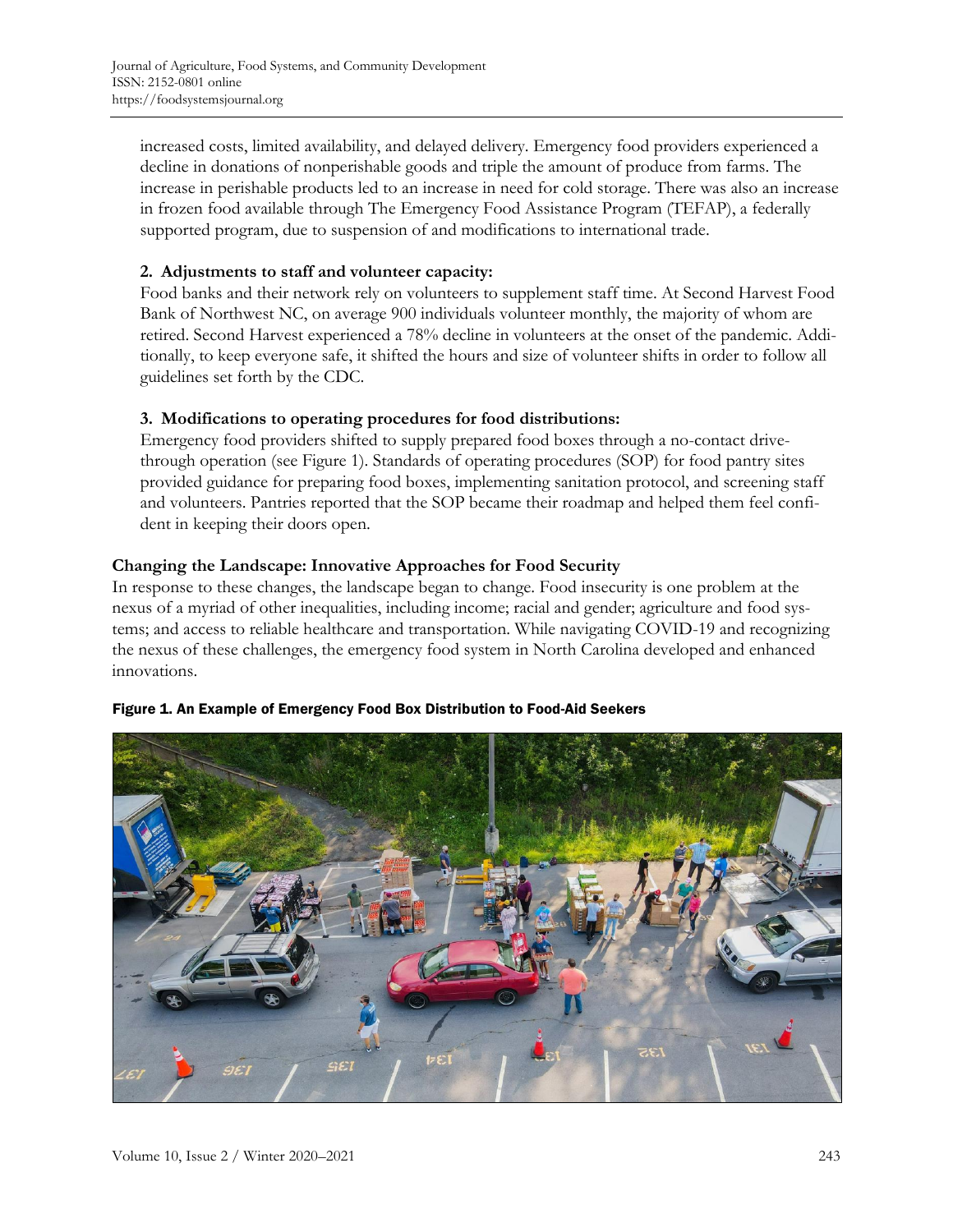Providers thought creatively about how to bring food directly to the people and how they could fill in for existing food acquisition networks that food-aid seekers had developed but that were no longer viable (e.g., riding to the grocery store with a neighbor). Tractor-trailer loads of emergency food boxes were delivered to families and older adults fearfully sheltering in place. Special mobile pop-up distributions provided fresh produce, dairy, and perishable items. It was common for notes of gratitude to be shared at these pop-up distributions from individuals and families scrambling to stay afloat (see Figure 2).

New partnerships were formed across multiple sectors within the food system. There was an immediate need for a coordination of efforts. Refrigerated tractor trailers that were previously used to deliver food to restaurants were donated for use at food banks to store and distribute perishable products. Direct relationships between local farms and food pantries formed, which offered a market for growers and improved access to healthy food. The National



Figure 2. One of Many Notes of Gratitude Shared by a Food-Aid Seeker during a Food Distribution

Guard was an essential partner to fill the gap in volunteers.

Expanded opportunities emerged in supporting economic development. Previously established community meal programs that were supplying meals for the Child and Adult Care Food Program (CACFP) or the Summer Food Service Program (SFSP) broadened their reach. For example, one program in northwest North Carolina grew from serving 2,400 meals a week to more than 23,000 meals a week. A collaborative café began providing meals for displaced hospitality workers and artists as well as their families, serving 275 individuals daily.

Local, state, and federal government agencies adapted policies and provided funding appropriations to support COVID-19 responses. For example, the U.S. Department of Agriculture (USDA) worked with state and local partners across nutrition programs to allow states to serve free meals to children, launching the Pandemic-EBT (P-EBT) program, increasing benefits provided by the Supplemental Nutrition Assistance Program (SNAP, formerly known as food stamps), expanding access to online purchasing for SNAP, allowing food substitutions for the Women, Infants, and Children (WIC)